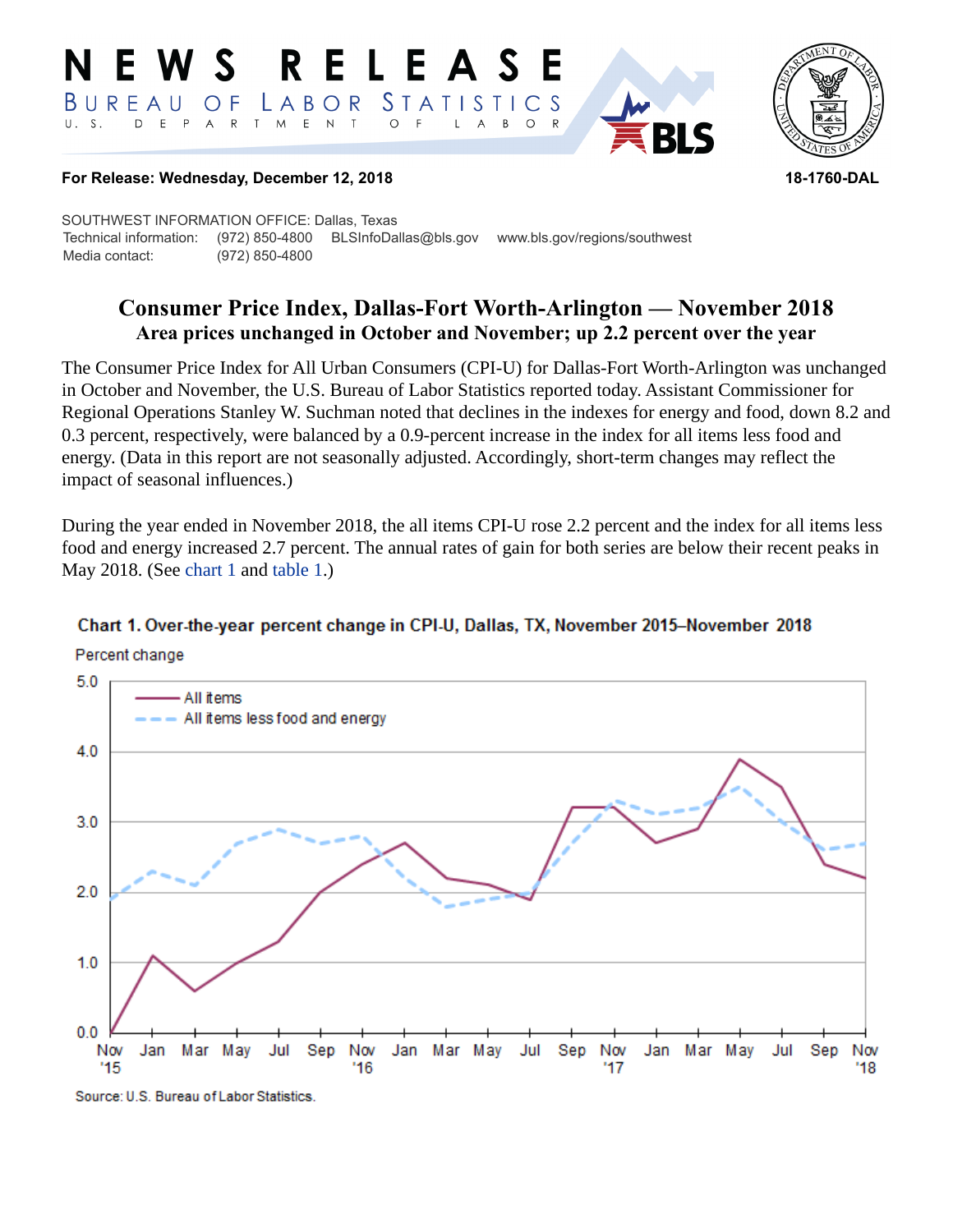## **Food**

Food prices fell 0.3 percent in October and November, after rising 0.4 percent in August and September. The latest decline resulted from a 1.4-percent decrease in prices for food at home (grocery stores), as prices for food away from home increased 0.7 percent.

During the 12 months ended in November 2018, total food prices were virtually unchanged, edging up 0.1 percent. A 2.1-percent decline in grocery store prices was offset by a 2.5-percent increase in prices for food away from home.

#### **Energy**

The energy index fell 8.2 percent in October and November, following a 1.4-percent decrease in August and September. The 8.2-percent decline was the sharpest two-month decrease since August and September 2015. During the latest period, prices fell for all three of the major components within the energy index, but the largest contributor was a 13.3-percent decline in motor fuel prices. The cost of natural gas fell 4.4 percent and electricity prices were down 0.3 percent in October and November.

During the year ended in November 2018, the energy index increased 0.8 percent. A 6.4-percent increase in electricity prices was nearly offset by annual price declines in both natural gas (-16.4 percent) and motor fuel (-1.0 percent).

## **All items less food and energy**

The index for all items less food and energy rose 0.9 percent in October and November, after rising 0.6 percent in August and September. The leading factors in the latest advance were higher prices for shelter (0.5 percent), household furnishings and operations (3.9 percent), and recreation (2.9 percent). Also contributing to the current increase were higher costs for public transportation and for used cars and trucks. Slowing these gains, prices fell for apparel (-4.8 percent), education and communication (-2.3 percent), and new vehicles (-1.4 percent).

From November 2017 to November 2018, the index for all items less food and energy rose 2.7 percent. Higher shelter costs, up 3.5 percent, were responsible for the largest share of the annual rise, but a 7.3-percent increase in recreation costs was another large contributor.

#### **The January 2019 Consumer Price Index for All Items for Dallas-Fort Worth-Arlington is scheduled to be released Wednesday, February 13, 2019.**

## **Technical Note**

The Consumer Price Index for Dallas-Fort Worth-Arlington is published bi-monthly. The Consumer Price Index (CPI) is a measure of the average change in prices over time in a fixed market basket of goods and services. The Bureau of Labor Statistics publishes CPIs for two population groups: (1) a CPI for All Urban Consumers (CPI-U) which covers approximately 93 percent of the total population and (2) a CPI for Urban Wage Earners and Clerical Workers (CPI-W) which covers approximately 29 percent of the total population. The CPI-U includes, in addition to wage earners and clerical workers, groups such as professional, managerial, and technical workers, the self-employed, short-term workers, the unemployed, and retirees and others not in the labor force.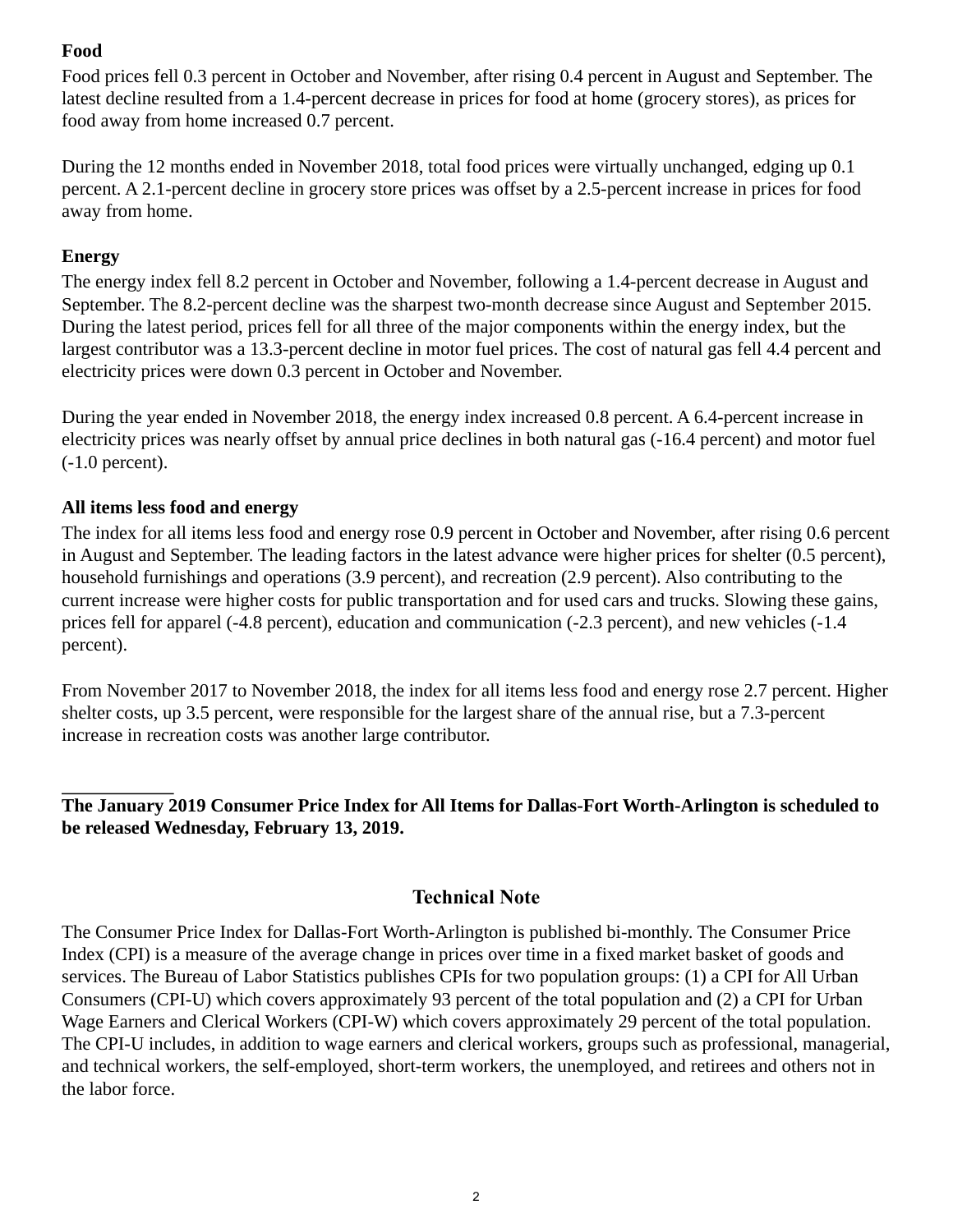The CPI is based on prices of food, clothing, shelter, and fuels, transportation fares, charges for doctors' and dentists' services, drugs, and the other goods and services that people buy for day-to-day living. Each month, prices are collected in 75 urban areas across the country from about 5,000 housing units and approximately 22,000 retail establishments--department stores, supermarkets, hospitals, filling stations, and other types of stores and service establishments. All taxes directly associated with the purchase and use of items are included in the index.

The index measures price changes from a designated reference date (1982-84) that equals 100.0. An increase of 16.5 percent, for example, is shown as 116.5. This change can also be expressed in dollars as follows: the price of a base period "market basket" of goods and services in the CPI has risen from \$10 in 1982-84 to \$11.65. For further details, see the CPI home page on the Internet at [www.bls.gov/cpi](https://www.bls.gov/cpi) and the BLS Handbook of Methods, Chapter 17, *The Consumer Price Index*, available on the Internet at [www.bls.gov/opub/hom/pdf/](https://www.bls.gov/opub/hom/pdf/homch17.pdf) [homch17.pdf](https://www.bls.gov/opub/hom/pdf/homch17.pdf).

In calculating the index, price changes for the various items in each location are averaged together with weights that represent their importance in the spending of the appropriate population group. Local data are then combined to obtain a U.S. city average. Because the sample size of a local area is smaller, the local area index is subject to substantially more sampling and other measurement error than the national index. In addition, local indexes are not adjusted for seasonal influences. As a result, local area indexes show greater volatility than the national index, although their long-term trends are quite similar. NOTE: **Area indexes do not measure differences in the level of prices between cities; they only measure the average change in prices for each area since the base period.**

The **Dallas-Fort Worth-Arlington, Texas, Core Based Statistical Area** includes Collin, Dallas, Denton, Ellis, Hood, Hunt, Johnson, Kaufman, Parker, Rockwall, Somervell, Tarrant, and Wise Counties.

Information in this release will be made available to sensory impaired individuals upon request. Voice phone: (202) 691-5200; Federal Relay Service: (800) 877-8339.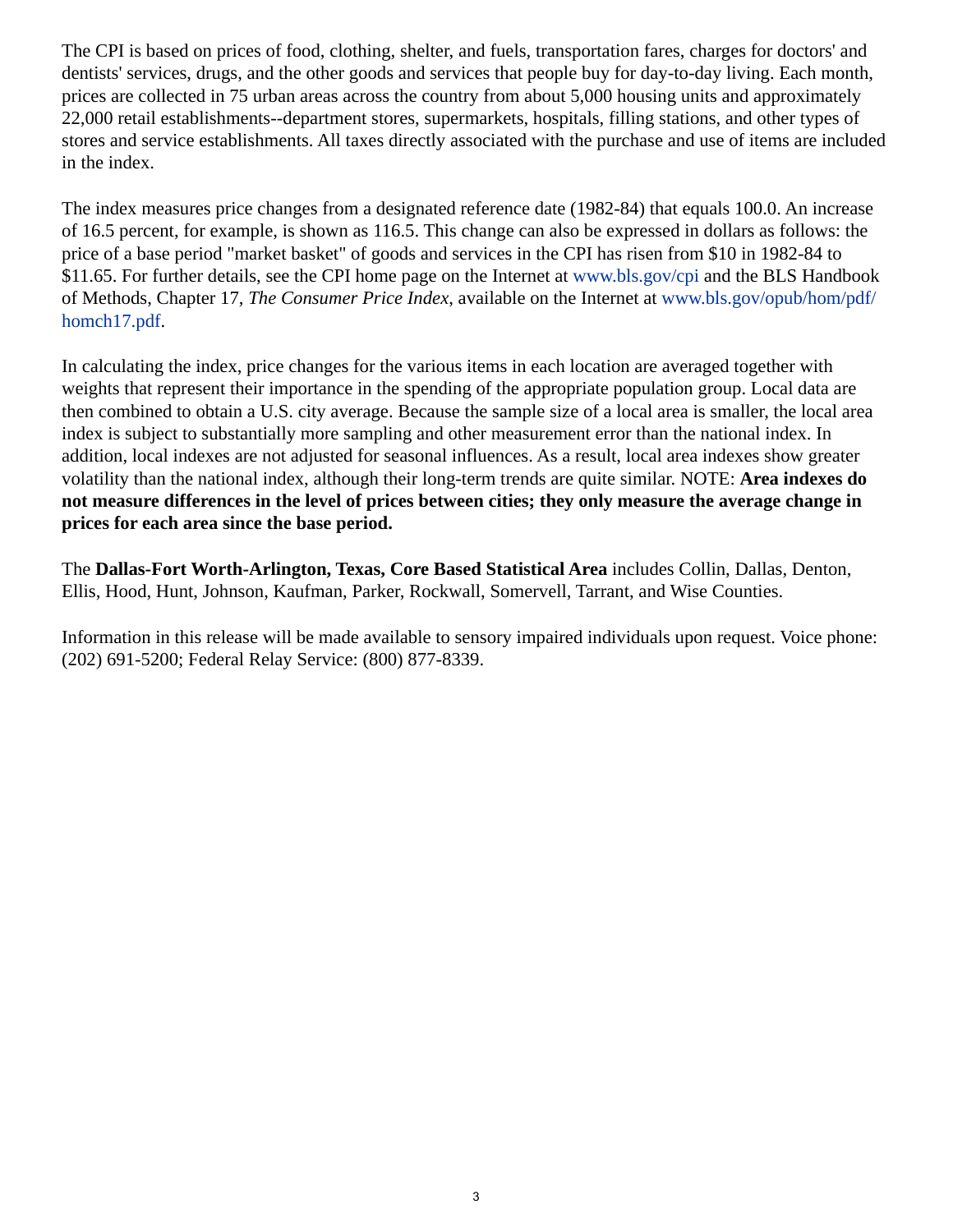#### <span id="page-3-0"></span>**Table 1. Consumer Price Index for All Urban Consumers (CPI-U): Indexes and percent changes for selected periods, Dallas-Fort Worth-Arlington, TX (1982-84=100 unless otherwise noted)**

| Item and Group                               | Indexes      |              |              | Percent change from - |              |              |
|----------------------------------------------|--------------|--------------|--------------|-----------------------|--------------|--------------|
|                                              | Sep.<br>2018 | Oct.<br>2018 | Nov.<br>2018 | Nov.<br>2017          | Sep.<br>2018 | Oct.<br>2018 |
|                                              | 234.563      |              | 234.487      | 2.2                   | 0.0          |              |
|                                              | 735.811      |              | 735.574      |                       |              |              |
|                                              | 253.652      |              | 252.570      | 0.2                   | $-0.4$       |              |
|                                              | 247.544      |              | 246.692      | 0.1                   | $-0.3$       |              |
|                                              | 212.576      | 208.131      | 209.703      | $-2.1$                | $-1.4$       | 0.8          |
| Cereals and bakery products                  | 255.424      |              | 254.689      | $-0.6$                | $-0.3$       |              |
| Meats, poultry, fish, and eggs               | 245.949      |              | 238.553      | $-1.2$                | $-3.0$       |              |
| Dairy and related products                   | 190.021      |              | 186.413      | $-8.4$                | $-1.9$       |              |
| Fruits and vegetables                        | 203.360      |              | 195.843      | $-2.4$                | $-3.7$       |              |
| Nonalcoholic beverages and beverage          | 181.064      |              | 179.588      | $-4.2$                | -0.8         |              |
|                                              | 195.793      |              | 198.122      | -0.4                  | 1.2          |              |
|                                              | 300.428      |              | 302.492      | 2.5                   | 0.7          |              |
|                                              | 337.220      |              | 329.958      | 0.4                   | $-2.2$       |              |
|                                              | 225.016      |              | 228.690      | 4.0                   | 1.6          |              |
|                                              | 250.989      | 251.187      | 252.334      | 35                    | 0.5          | 0.5          |
| Rent of primary residence                    | 269.313      | 268.644      | 269.708      | 4.2                   | 0.1          | 0.4          |
| Owners' equivalent rent of residences(2)     | 269.186      | 269.314      | 270.907      | 3.3                   | 0.6          | 0.6          |
| Owners' equivalent rent of primary           | 269.186      | 269.314      | 270.907      | 3.3                   | 0.6          | 0.6          |
|                                              | 235.203      |              | 251.857      | 10.3                  | 7.1          |              |
|                                              | 211.188      | 210.300      | 209.152      | 2.6                   | $-1.0$       | $-0.5$       |
|                                              | 207.470      | 206.681      | 205.569      | 2.6                   | $-0.9$       | $-0.5$       |
|                                              | 197.125      | 197.636      | 196.499      | 6.4                   | $-0.3$       | $-0.6$       |
| Utility (piped) gas service                  | 204.380      | 195.916      | 195.315      | $-16.4$               | -4.4         | $-0.3$       |
| Household furnishings and operations         | 120.018      |              | 124.697      | 0.9                   | 3.9          |              |
|                                              | 115.649      |              | 110.146      | $-1.7$                | -4.8         |              |
|                                              | 211.906      |              | 205.162      | 0.3                   | $-3.2$       |              |
|                                              | 216.320      |              | 208.334      | 0.7                   | $-3.7$       |              |
| New and used motor vehicles(3)               | 107.283      |              | 107.477      | 2.5                   | 0.2          |              |
|                                              | 204.743      |              | 201.776      | $-0.8$                | $-1.4$       |              |
| Used cars and trucks(1)                      | 316.525      |              | 322.158      | 1.9                   | 1.8          |              |
|                                              | 251.061      | 249.964      | 217.586      | $-1.0$                | $-13.3$      | $-13.0$      |
|                                              | 249.590      | 248.377      | 215.690      | $-1.2$                | $-13.6$      | $-13.2$      |
| Gasoline, unleaded regular(4)                | 240.043      | 238.847      | 206.837      | $-1.3$                | $-13.8$      | $-13.4$      |
| Gasoline, unleaded midgrade(4)(5)            | 265.183      | 263.371      | 231.687      | $-0.9$                | $-12.6$      | $-12.0$      |
| Gasoline, unleaded premium(4)                | 266.800      | 265.933      | 236.110      | $-0.6$                | $-11.5$      | $-11.2$      |
| Motor vehicle insurance(1)                   | 795.116      |              | 804.608      | $-1.1$                | 1.2          |              |
|                                              | 438.491      |              | 438.761      | 1.5                   | 0.1          |              |
|                                              | 119.571      |              | 123.076      | 7.3                   | 2.9          |              |
| Education and communication(3)               | 135.131      |              | 132.065      | $-2.4$                | $-2.3$       |              |
| Tuition, other school fees, and childcare(1) | 1,264.621    |              | 1,263.097    | 1.9                   | $-0.1$       |              |
|                                              | 408.710      |              | 406.857      | 3.2                   | $-0.5$       |              |
| Commodity and service group                  | 177.032      |              | 173.202      | $-0.1$                | $-2.2$       |              |
| Commodities less food and beverages          | 142.078      |              | 137.704      | $-0.2$                | $-3.1$       |              |
| Nondurables less food and beverages          | 182.561      |              | 171.368      | $-0.8$                | $-6.1$       |              |
|                                              | 108.088      |              | 109.012      | 0.4                   | 0.9          |              |
|                                              | 290.707      |              | 294.213      | 3.6                   | 1.2          |              |
| Special aggregate indexes                    |              |              |              |                       |              |              |
|                                              | 227.549      |              | 226.803      | 1.6                   | $-0.3$       |              |
|                                              | 224.648      |              | 224.556      | 2.3                   | 0.0          |              |
|                                              | 147.073      |              | 142.578      | $-0.2$                | $-3.1$       |              |